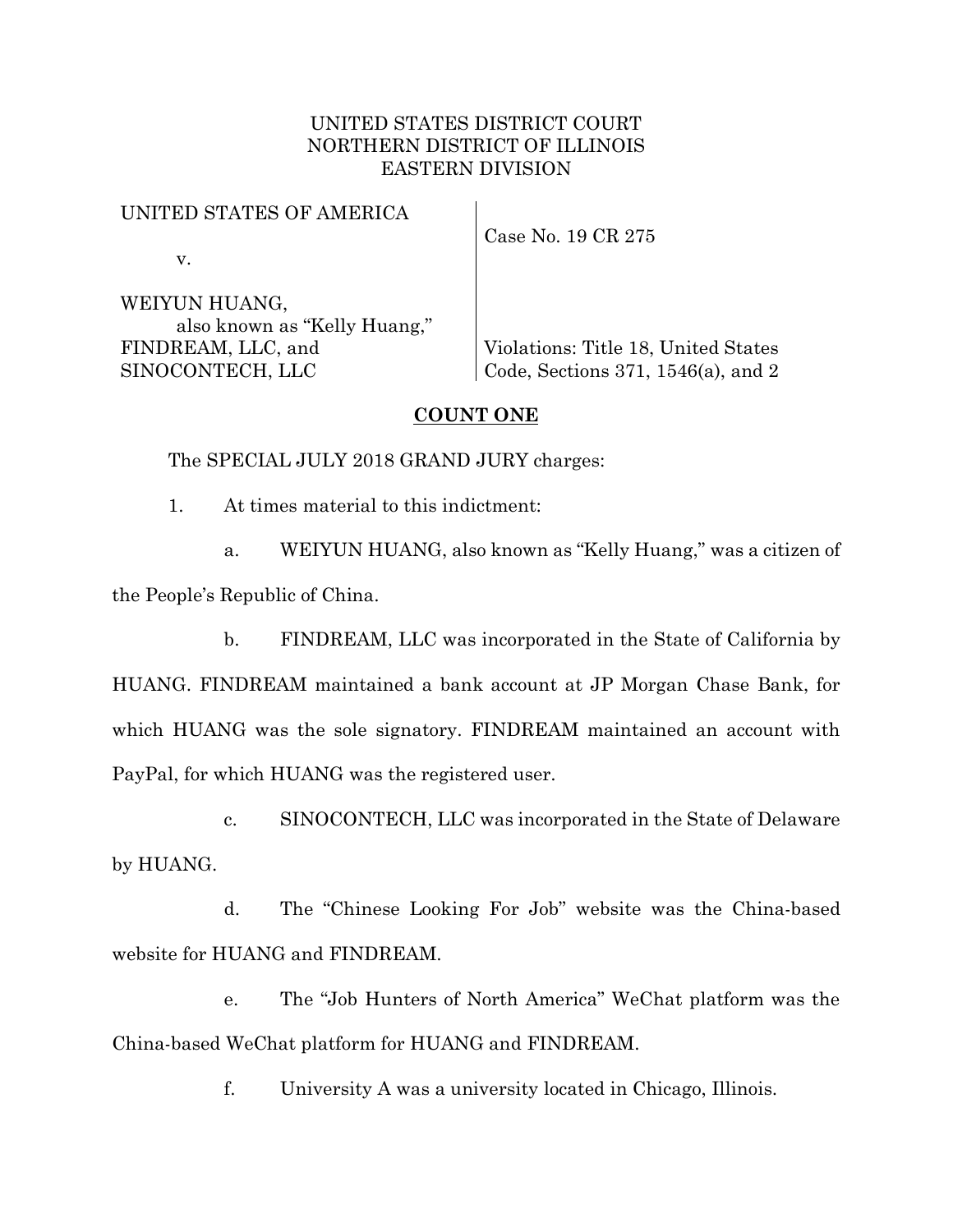g. An F-1 visa permitted a foreign national to study in the United States at a university, college, or other academic institutions. Before applying for an F-1 visa, students had to first be accepted by a Student and Exchange Visitor Program ("SEVP") approved school. After the SEVP-approved school accepted a foreign national as a student, the student had to be registered in the Student and Exchange Visitor Information System ("SEVIS"). The SEVP-approved school issued the student a Form I-20 "Certificate of Eligibility for Nonimmigrant Student Status – For Academic and Language Students." After the student received the Form I-20 and registered in SEVIS, the student had to apply at a U.S. Embassy or Consulate for a student F-1 visa. The student was required to present the Form I-20 to the consular officer during the visa interview.

h. An F-1 visa-holder could extend the visa by participating in the Optional Practical Training ("OPT") program, which required the F-1 visa-holder to obtain temporary employment directly related to their major area of study. The OPT employment could be completed before and/or after completion of the F-1 visa-holder's studies for up to one year. An F-1 visa-holder who received a science, technology, engineering, and mathematics ("STEM") degree could extend participation in the OPT program for up to an additional 2 years. A student was required to list their OPT employment on their Form I-20. A student was required to submit a Form I-983 Training Plan for STEM OPT Students in order to apply for the STEM OPT extension.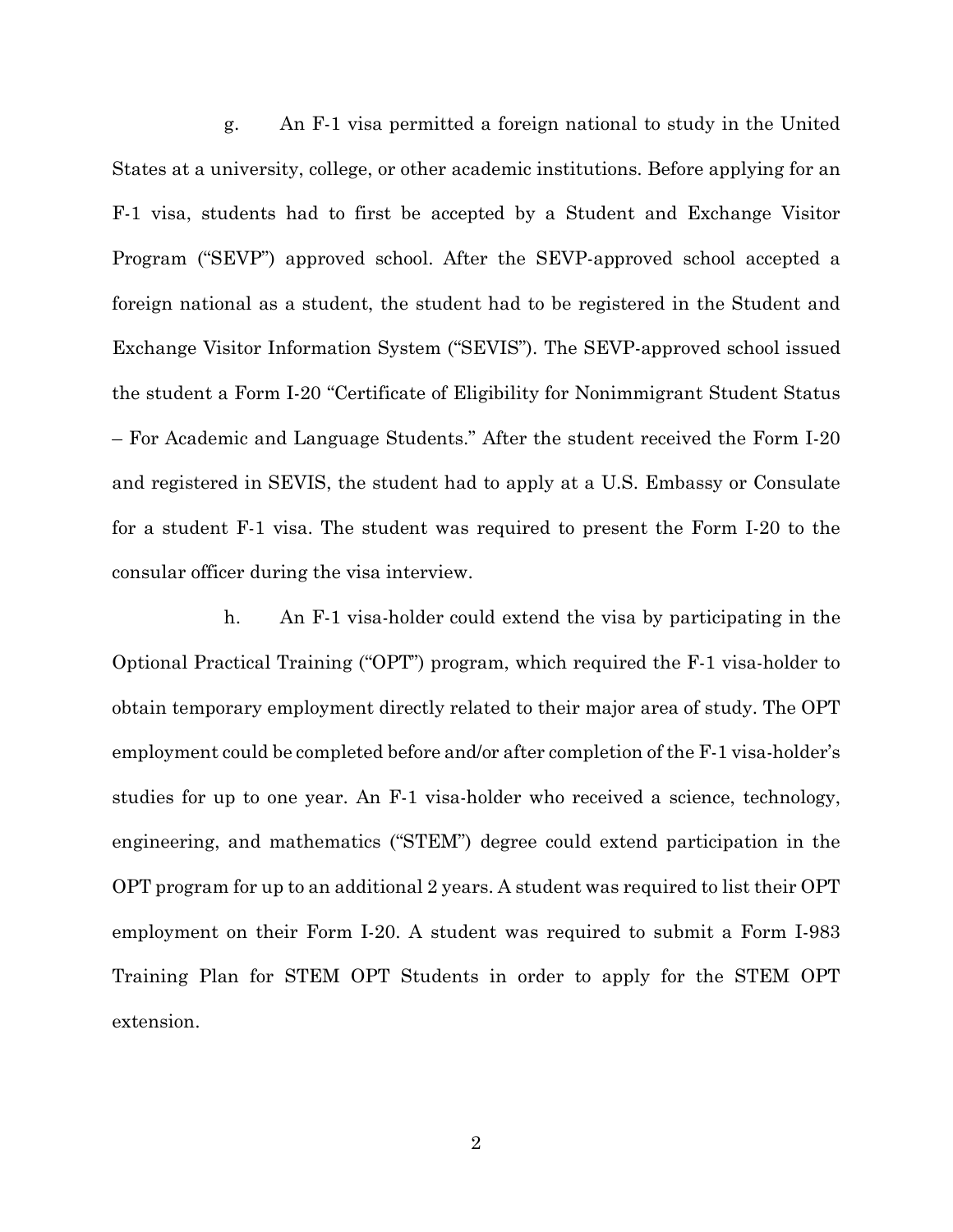i. An H-1B visa permitted United States-based employers to temporarily employ foreign national workers in specialty occupations. A specialty occupation required the application of specialized knowledge and a bachelor's degree or the equivalent of work experience. An H-1B visa permitted a foreign national to stay in the United States for three years, and was extendable to six years.

2. Beginning no later than on or about September 6, 2013, and continuing until on or about April 1 2019, at Chicago, in the Northern District of Illinois, and elsewhere,

# WEIYUN HUANG, also known as "Kelly Huang," FINDREAM, LLC, and SINOCONTECH, LLC,

defendants herein, conspired with Individuals XQ, LT, YG, JC, JL, and SZ, and others known and unknown to the Grand Jury to knowingly subscribe as true under penalty of perjury under 28 U.S.C. § 1746 a false statement with respect to a material fact in documents required by the immigration laws and regulations prescribed thereunder, namely, nonimmigrant H-1B visas and Optional Practical Training extensions on nonimmigrant F-1 student visas, that is, Forms I-20, I-129, and I-983, stating that the students were employed by FINDREAM, LLC and SINOCONTECH, LLC, which statements the defendants then knew were false, in that the students were not employed by FINDREAM, LLC or SINOCONTECH, LLC, in violation of Title 18, United States Code, Section 1546(a).

3. It was part of the conspiracy that beginning no later than on or about September 6, 2013, and continuing until on or about April 1, 2019, HUANG and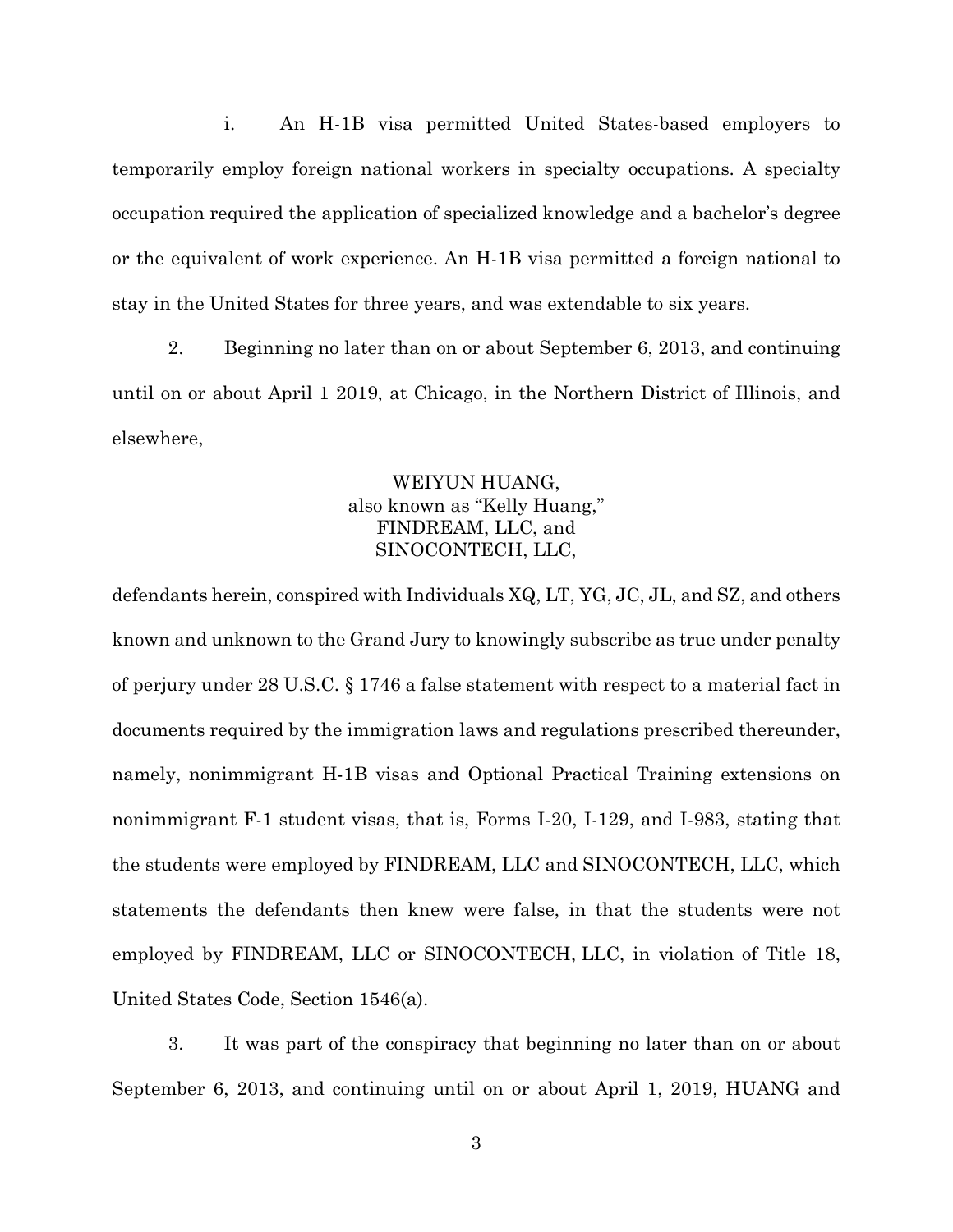FINDREAM falsely and fraudulently represented, in exchange for a fee, that at least approximately 2,025 F-1 visa holders in the United States while employed by FINDREAM, when they knew that the visa holders were not employed at FINDREAM.

4. It was further part of the conspiracy that beginning no later than on or about December 12, 2016, and continuing until on or about April 1, 2019, HUANG and SINOCONTECH provided false and fraudulent employment at SINOCONTECH to at least approximately 660 F-1 visa holders in the United States in exchange for a fee, when they knew that the F-1 visa holders were not employed at SINOCONTECH.

5. It was further part of the conspiracy that beginning no later than on or about April 1, 2017, and continuing until on or about April 1, 2019, HUANG and FINDREAM applied for nonimmigrant H-1B visas in the United States for at least approximately 8 customers by falsely and fraudulently claiming those customers were employed at FINDREAM in exchange for a fee, when they knew that the H-1B visa applicants were not employed at FINDREAM.

6. It was further part of the conspiracy that HUANG and FINDREAM advertised FINDREAM as a "startup company in technology services and consulting" with clients in China and the United States on its website "www.findream.us," when they knew FINDREAM, LLC did not deliver any technology services or consulting.

7. It was further part of the conspiracy that beginning no later than November 2014, at the direction of HUANG and FINDREAM, Individual XQ agreed to write computer code in order to develop portions of the "www.findream.us" website.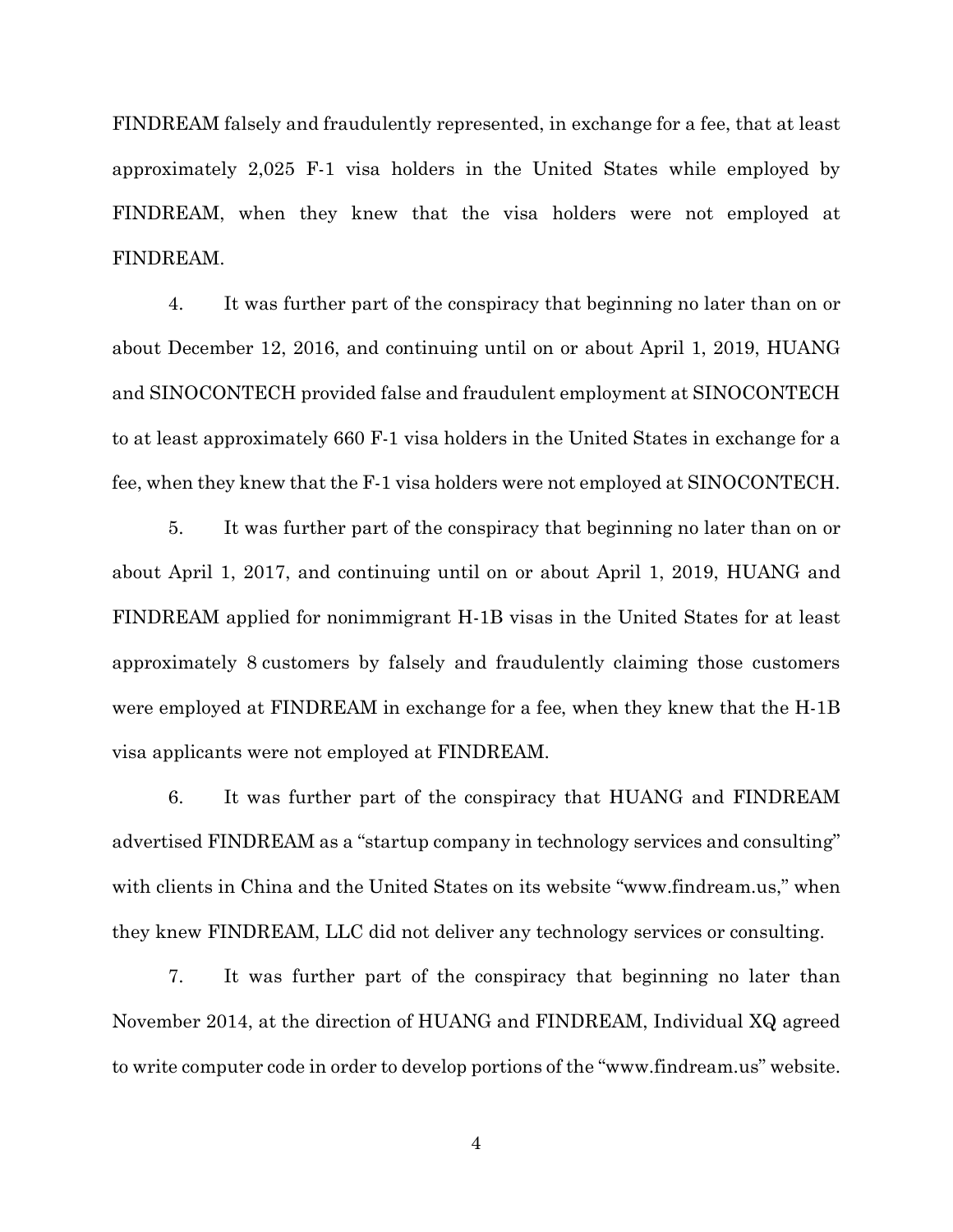8. It was further part of the conspiracy that HUANG used FINDREAM and SINOCONTECH to provide proof of OPT employment to their customers, who were F-1 visa-holders in the United States, in exchange for a fee, when they knew that FINDREAM and SINOCONTECH did not employ the customers.

9. It was further part of the conspiracy that HUANG used the "Chinese Looking for Job" website and "Job Hunters of North America," WeChat platform to advertise FINDREAM and SINOCONTECH to F-1 visa-holders in the United States seeking OPT employment and H-1B visas.

10. It was further party of the conspiracy that beginning no later than in or around 2015, at the direction of HUANG and FINDREAM, Individual XQ agreed to monitor and manage the content of the "Job Hunters of North America" WeChat platform.

11. It was further part of the conspiracy that HUANG, FINDREAM, and SINOCONTECH provided customers offer letters and verification of employment letters as evidence of the customers' employment at FINDREAM or SINOCONTECH in exchange for a fee, when they knew that that these materials were false and that the customers did not work for FINDREAM or SINOCONTECH.

12. It was further part of the conspiracy that HUANG, FINDREAM, and SINOCONTECH's services permitted customers to list FINDREAM or SINOCONTECH as their OPT employer on their Forms I-20 in exchange for a fee, when they knew that the customers did not work for FINDREAM or SINOCONTECH.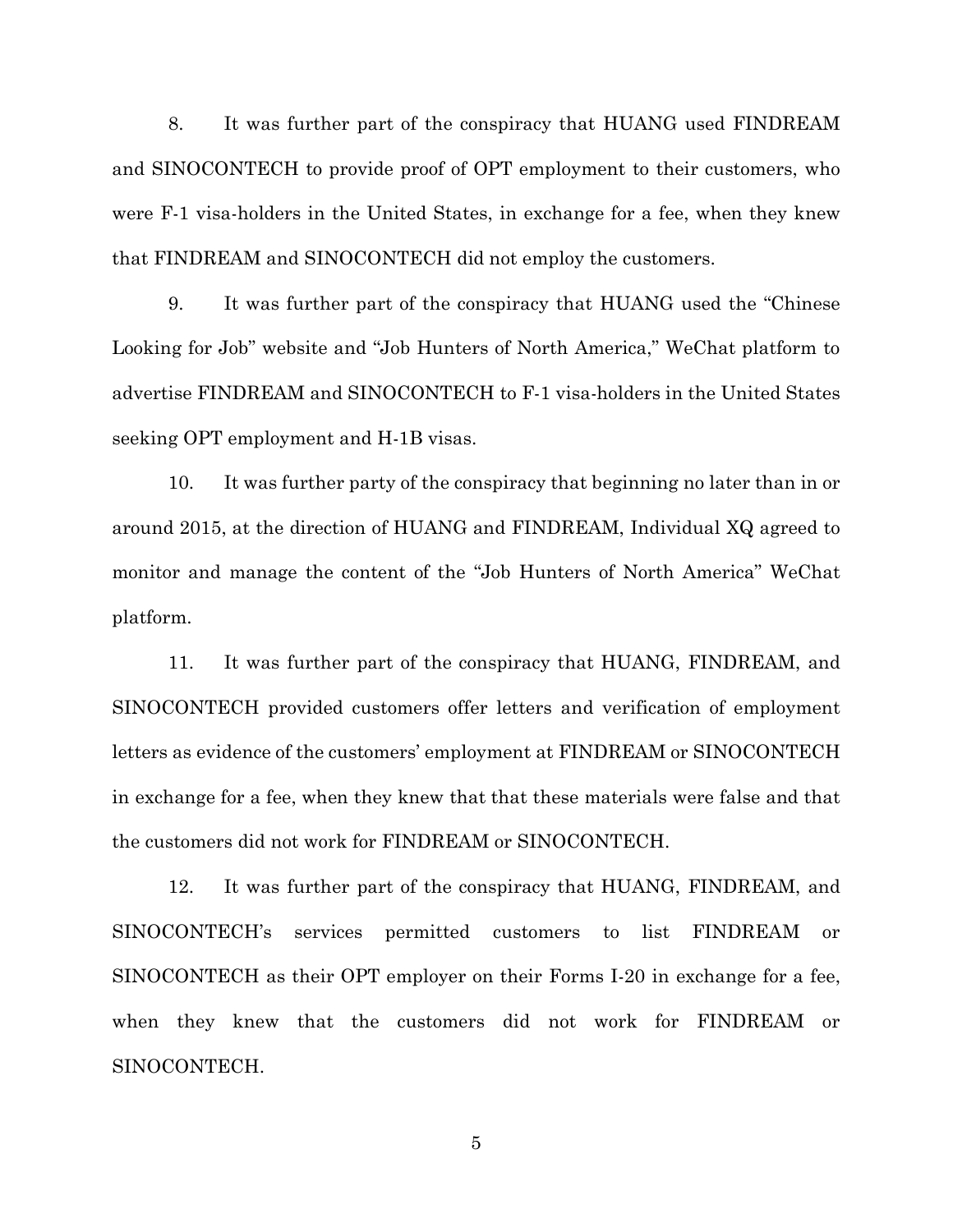13. It was further part of the conspiracy that HUANG, FINDREAM, and SINOCONTECH executed Forms I-983 OPT Training Plans for their STEM customers in exchange for a fee, when they knew that these materials were false and that the customers did not work for FINDREAM or SINOCONTECH.

14. It was further part of the conspiracy that HUANG and FINDREAM issued payroll payments to customers for a fee as further evidence of the customer's purported employment at FINDREAM, when they knew that the customers supplied the payroll funds, had not performed any work for FINDREAM, and were not entitled to any payroll payment.

15. It was further part of the conspiracy that HUANG and FINDREAM issued Form 1099-MISC tax forms to customers for a fee as further evidence of the customer's purported employment at FINDREAM, when they knew the customers did not do any work for FINDREAM and did not receive taxable income from FINDREAM.

### *Individual LT*

16. It was further part of the conspiracy that HUANG and FINDREAM agreed to provide Individual LT an offer letter, a Form I-983 OPT Training Plan, payroll, and a Form 1099-MISC tax form, all showing that Individual LT worked for FINDREAM, so that Individual LT could report FINDREAM as his employer in a document required by the immigration laws or regulations prescribed thereunder, when they knew Individual LT did not work for FINDREAM. In exchange, Individual LT paid HUANG and FINDREAM a total of \$4,970 in 2016 through 2018.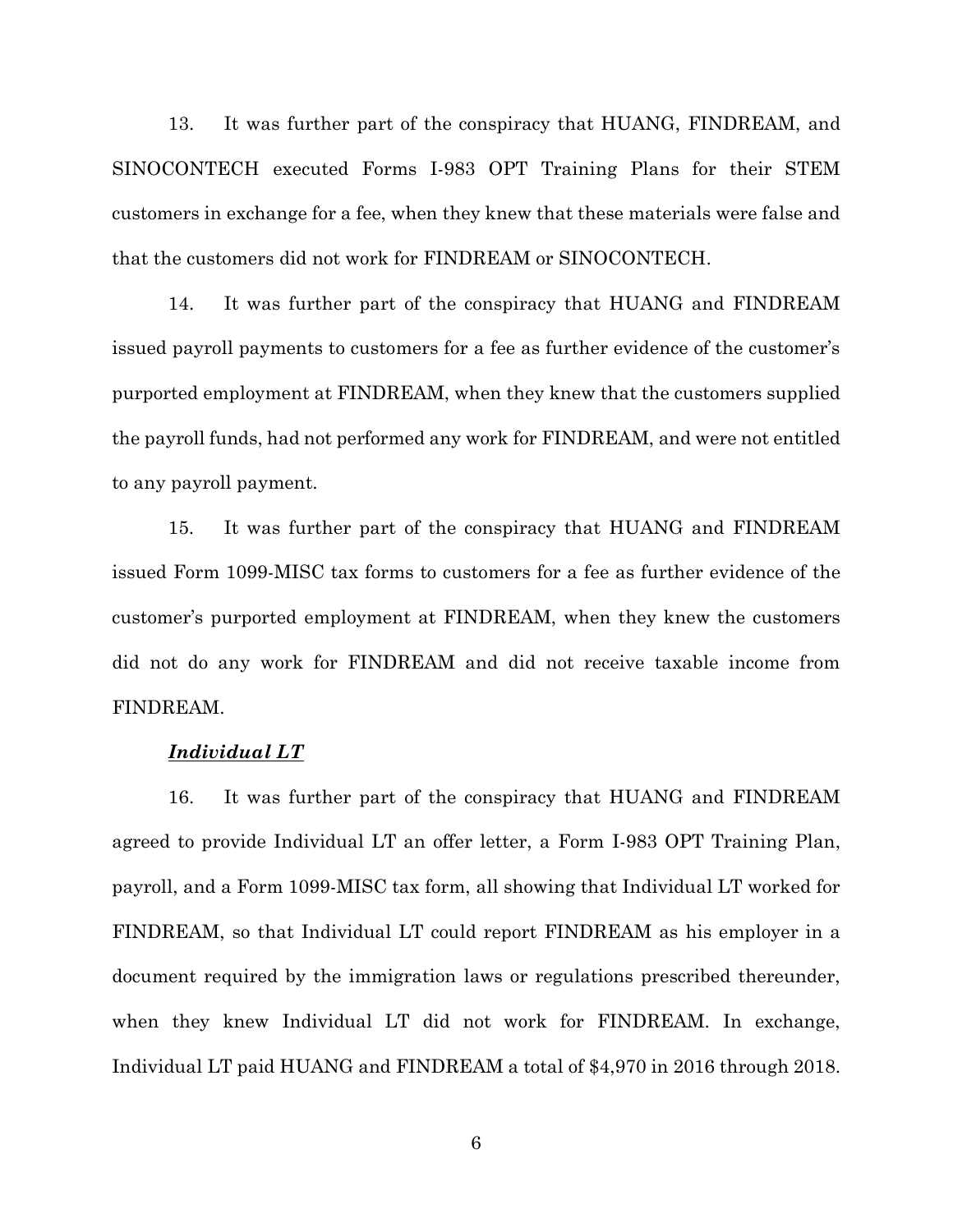17. It was further part of the conspiracy that HUANG and FINDREAM received an additional \$29,750 from Individual LT in 2016 through 2018, and paid Individual LT a total of \$29,750 in 2016 through 2018, for his purported employment with FINDREAM, when they knew that Individual LT did not work for FINDREAM and the source of the purported FINDREAM income was Individual LT.

18. It was further part of the conspiracy that HUANG and FINDREAM issued Individual LT Form 1099-MISC tax forms claiming FINDREAM paid Individual LT \$19,250 for the 2016 tax year and \$21,000 for the 2017 tax year, when they knew that Individual LT did not work for FINDREAM and FINDREAM did not pay Individual LT any income in 2016 or 2017.

## *Individual YG*

19. It was further part of the conspiracy that HUANG and FINDREAM agreed to provide Individual YG an offer letter, a Form I-983 OPT Training Plan, payroll, and a Form 1099-MISC tax form, all showing Individual YG worked for FINDREAM, so that Individual YG could report FINDREAM as her employer in a document required by the immigration laws or regulations prescribed thereunder, when they knew Individual YG did not work for FINDREAM. In exchange, Individual YG paid HUANG and FINDREAM a total of \$1,175 in 2016.

20. It was further part of the conspiracy that HUANG and FINDREAM received an additional \$4,500 from Individual YG in 2016, and paid Individual YG a total of \$4,500 in 2016 for her purported employment with FINDREAM, when they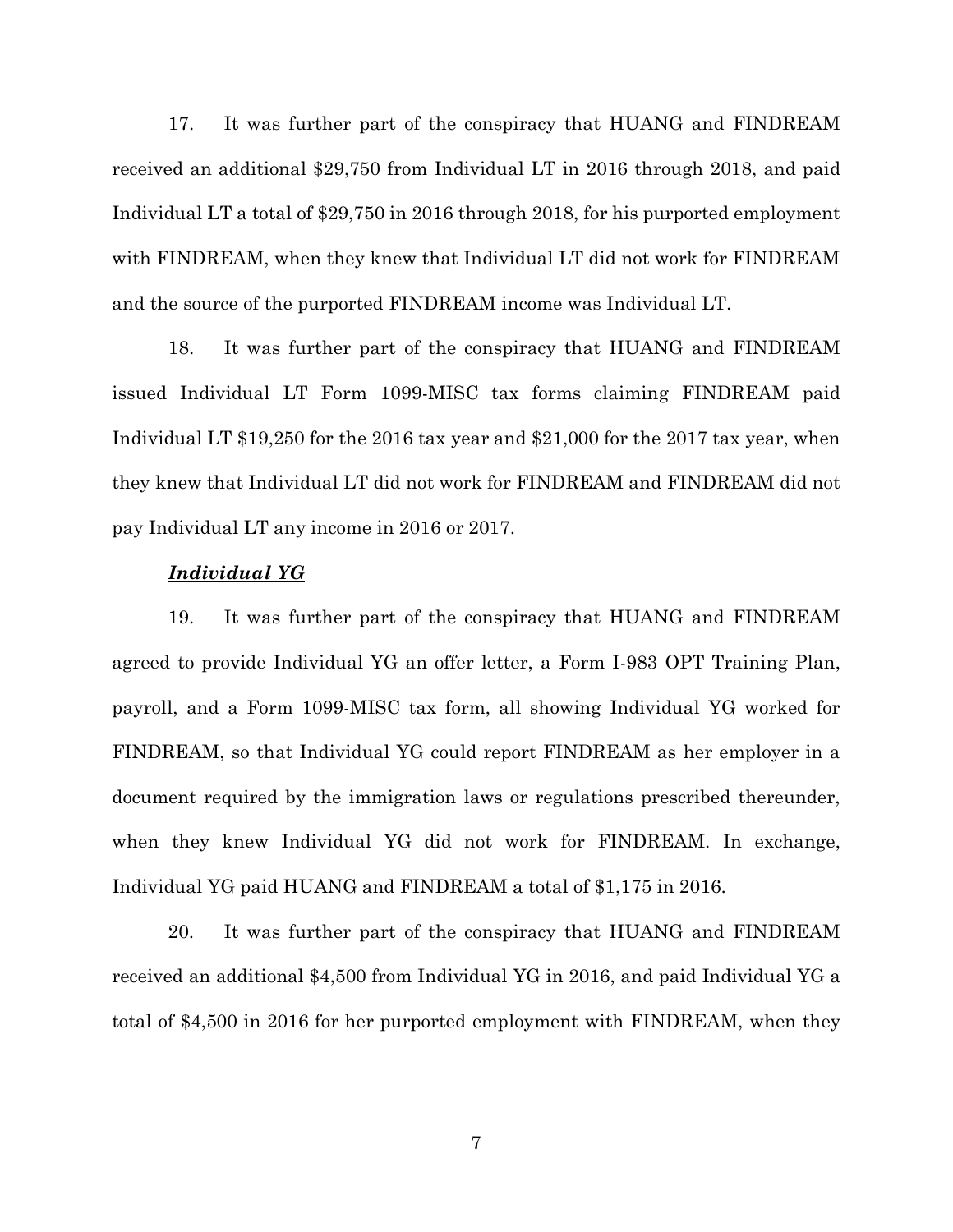knew that Individual YG did not work for FINDREAM and the source of the purported FINDREAM income was Individual YG.

21. It was further part of the conspiracy that HUANG and FINDREAM issued Individual YG a Form 1099-MISC tax form claiming FINDREAM paid Individual YG a total of \$4,500 for the 2016 tax year, when they knew that Individual YG did not work for FINDREAM and FINDREAM did not pay Individual YG any income in 2016.

#### *Individual JC*

22. It was further part of the conspiracy that HUANG and FINDREAM agreed to provide Individual JC an offer letter, an employment verification letter, a Form I-983 OPT Training Plan, and a Form 1099-MISC tax form, all showing Individual JC worked for FINDREAM, so that Individual JC could report FINDREAM as his employer in a document required by the immigration laws or regulations prescribed thereunder, when they knew Individual JC did not work for FINDREAM. In exchange, Individual JC paid HUANG and FINDREAM a total of \$1,100 in 2016.

23. It was further part of the conspiracy that HUANG and FINDREAM issued Individual JC a Form 1099-MISC tax form claiming FINDREAM paid Individual JC a total of \$24,000 for the 2017 tax year, when they knew that Individual JC did not work for FINDREAM and FINDREAM did not pay Individual JC any income in 2017.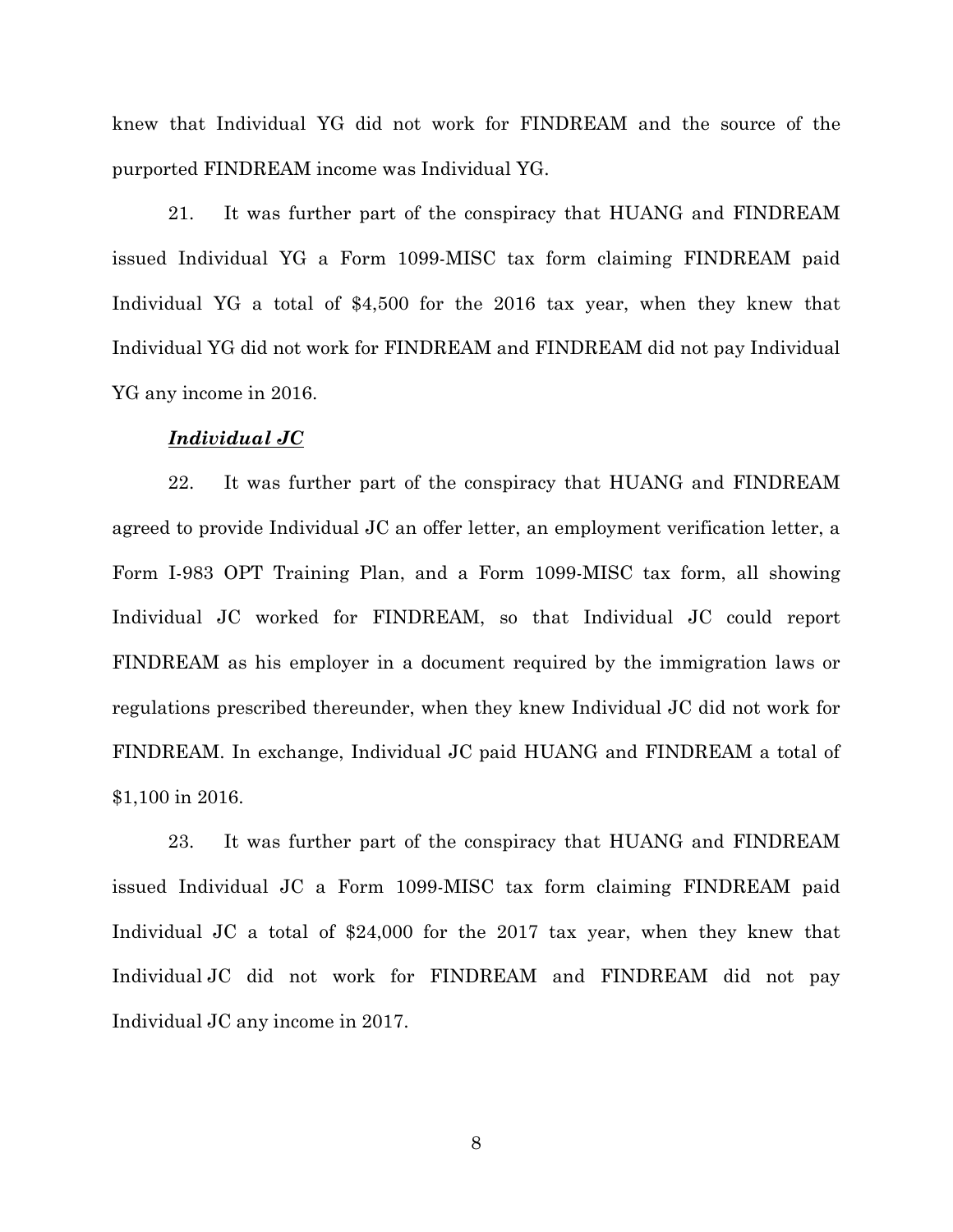## *Individual JL*

24. It was further part of the conspiracy that HUANG and FINDREAM agreed to submit a false Form I-129 Petition seeking an H-1B visa for Individual JL, when they knew Individual JL did not work for FINDREAM. In exchange, Individual JL paid HUANG and FINDREAM a total of \$9,500 in 2018.

### *Individual SZ*

25. It was further part of the conspiracy that HUANG and SINOCONTECH agreed to provide Individual SZ an offer letter for Individual SZ to work for SINOCONTECH, when they knew Individual SZ did not work for SINOCONTECH, which offer letter Individual SZ submitted to University A as proof to University A that Individual SZ had secured employment with SINOCONTECH, so that University A would subscribe as true under penalty of perjury Individual SZ's Form I-20.

26. It was further part of the conspiracy that HUANG, FINDREAM, and SINOCONTECH received at least approximately \$2 million from customers for whom they agreed to falsely certify employment in documents required by the immigration laws and regulations.

27. It was further part of the conspiracy that HUANG, FINDREAM, and SINOCONTECH, concealed, misrepresented and hid, and caused to be concealed,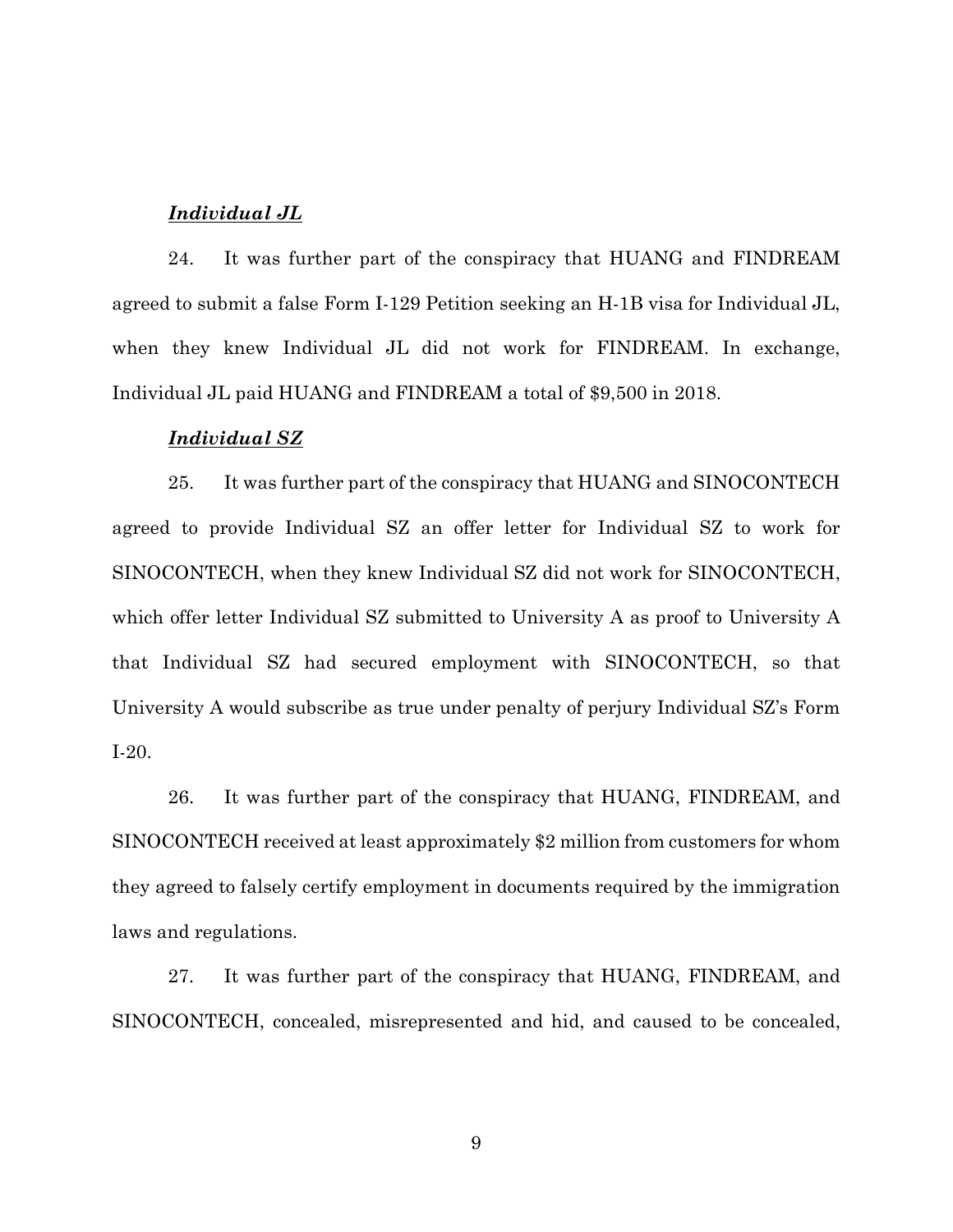misrepresented and hidden, the existence and purpose of the conspiracy, and acts done in furtherance of the conspiracy.

## **Overt Acts**

28. In furtherance of the conspiracy and to effect its objects and purposes, HUANG, FINDREAM, and SINOCONTECH, committed and caused to be committed the following overt acts, among others, within the Northern District of Illinois and elsewhere:

## *Individual LT*

a. On or about February 1, 2016, HUANG and FINDREAM sent an email to Individual LT attaching a letter offering Individual LT employment at FINDREAM.

b. On or about February 23, 2016, Individual LT sent HUANG and FINDREAM \$400 via Chase QuickPay.

c. On or about June 3, 2016, Individual LT subscribed as true under penalty of perjury on a Form I-983 Training Plan for STEM OPT Students that he was employed by FINDREAM in Mountain View, California.

## *Individual YG*

d. On or about September 14, 2016, Individual YG sent HUANG and FINDREAM \$500 via PayPal.

e. On or about September 20, 2016, HUANG and FINDREAM sent an email to Individual YG attaching a letter offering Individual YG employment at FINDREAM.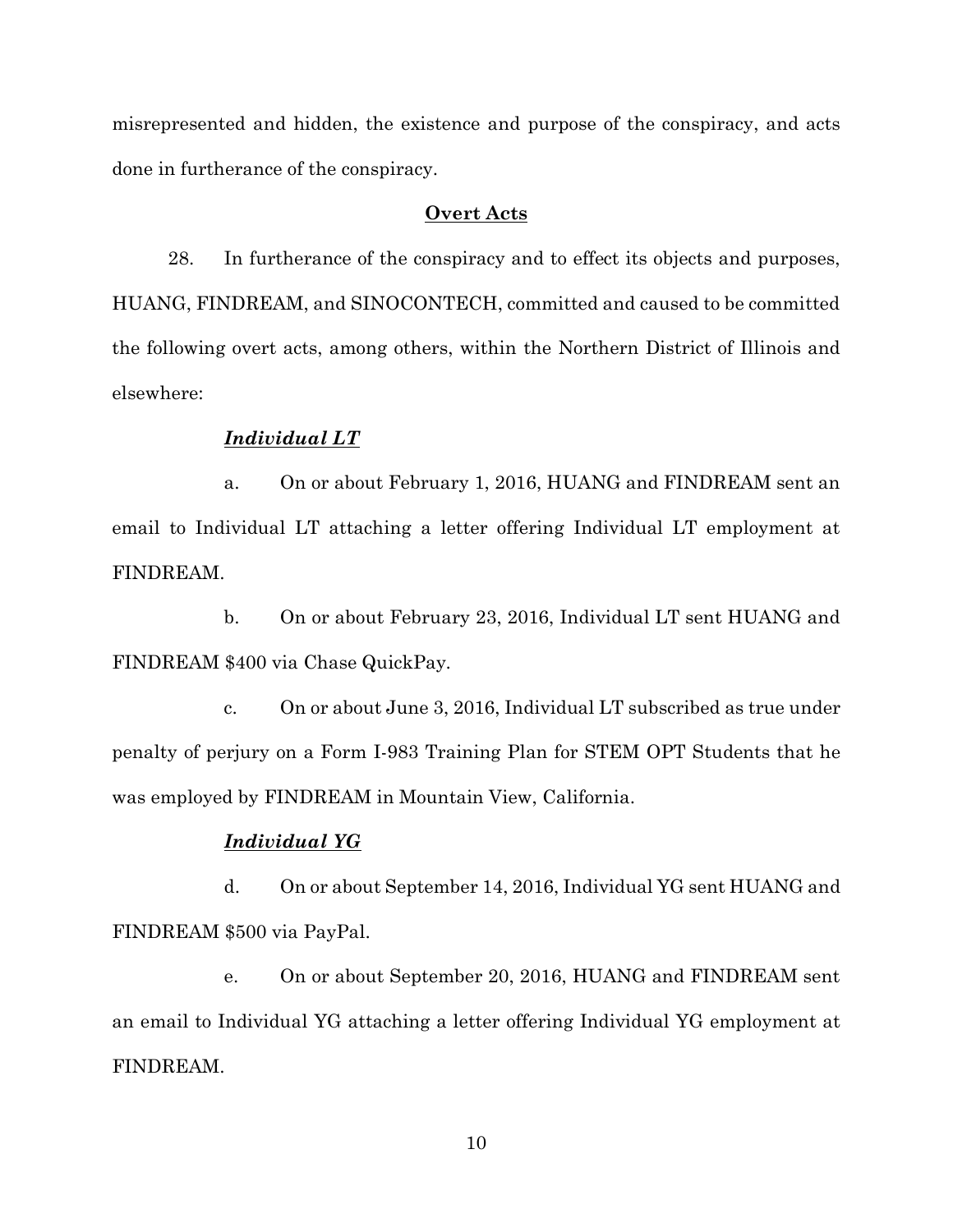f. On or about September 21, 2016, Individual YG subscribed as true under penalty of perjury on a Form I-983 Training Plan for STEM OPT Students that she was employed by FINDREAM in Chicago, Illinois.

## *Individual JC*

g. On or about November 17, 2016, Individual JC sent HUANG and FINDREAM \$900 via Chase QuickPay.

h. On or about November 23, 2016, HUANG and FINDREAM sent an email to Individual JC attaching a letter offering Individual JC employment at FINDREAM.

i. On or about November 28, 2016, Individual JC subscribed as true under penalty of perjury on a Form I-983 Training Plan for STEM OPT Students that he was employed by FINDREAM in Chicago, Illinois.

## *Individual JL*

j. On or about January 2, 2018, Individual JL sent HUANG and FINDREAM \$2,000 via Chase QuickPay.

k. On or about January 3, 2018, HUANG and FINDREAM sent an email to Individual JL attaching a contract of employment between Individual JL and FINDREAM.

l. On or about March 30, 2018, HUANG subscribed as true under penalty of perjury on a Form I-129 that Individual JL was employed by FINDREAM in Mountain View, California.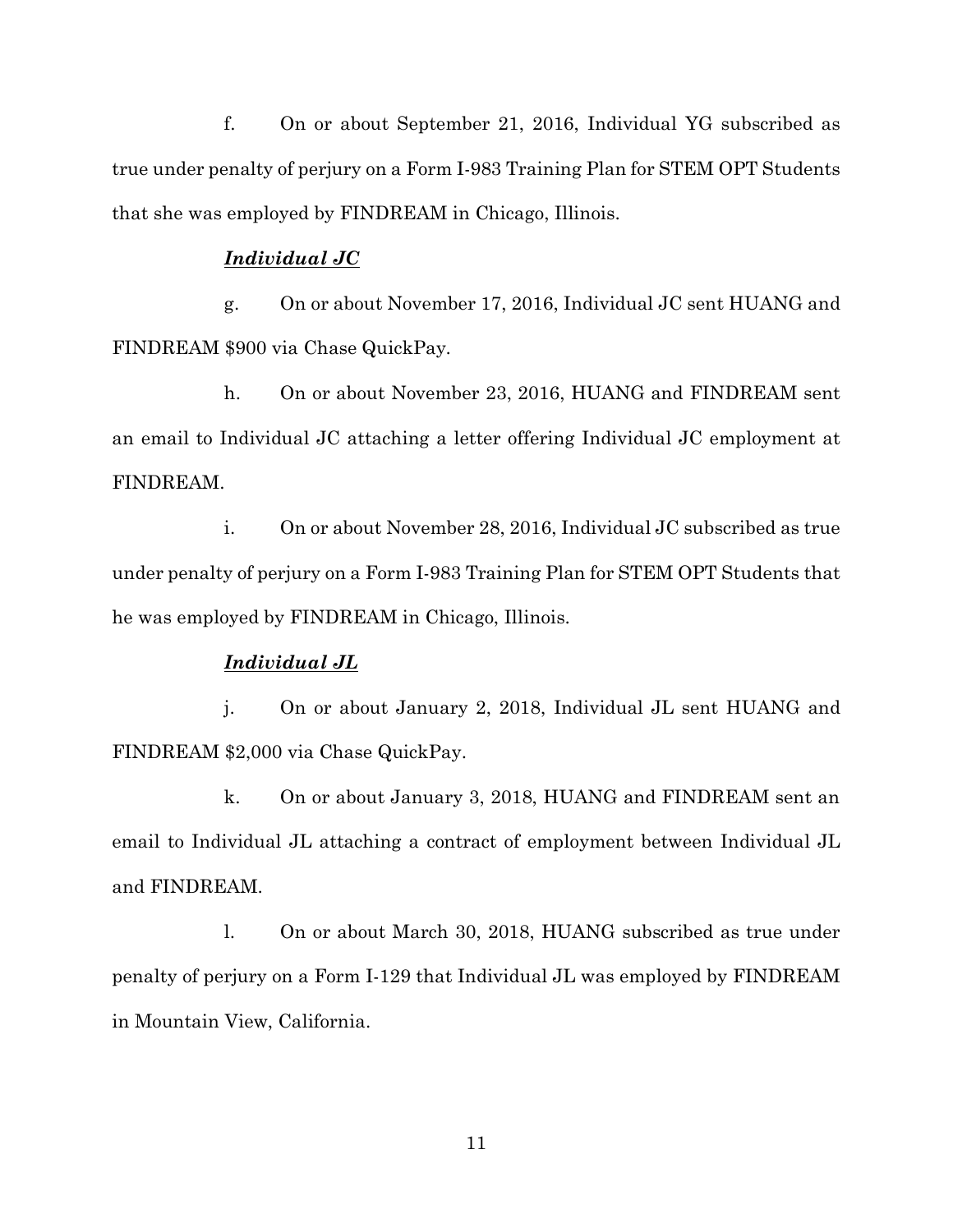## *Individual SZ*

m. On or about February 20, 2018, Individual SZ sent HUANG and FINDREAM \$200 via PayPal.

n. On or about February 21, 2018, HUANG and FINDREAM sent an email to Individual SZ attaching a letter offering Individual SZ employment at SINOCONTECH.

o. On or about November 5, 2018, Individual SZ, HUANG, and SINOCONTECH caused University A to subscribe as true under penalty of perjury on a Form I-20 that Individual SZ was employed by SINOCONTECH in New York, New York from February 5, 2018 through April 1, 2018.

All in violation of Title 18, United States Code, Section 371.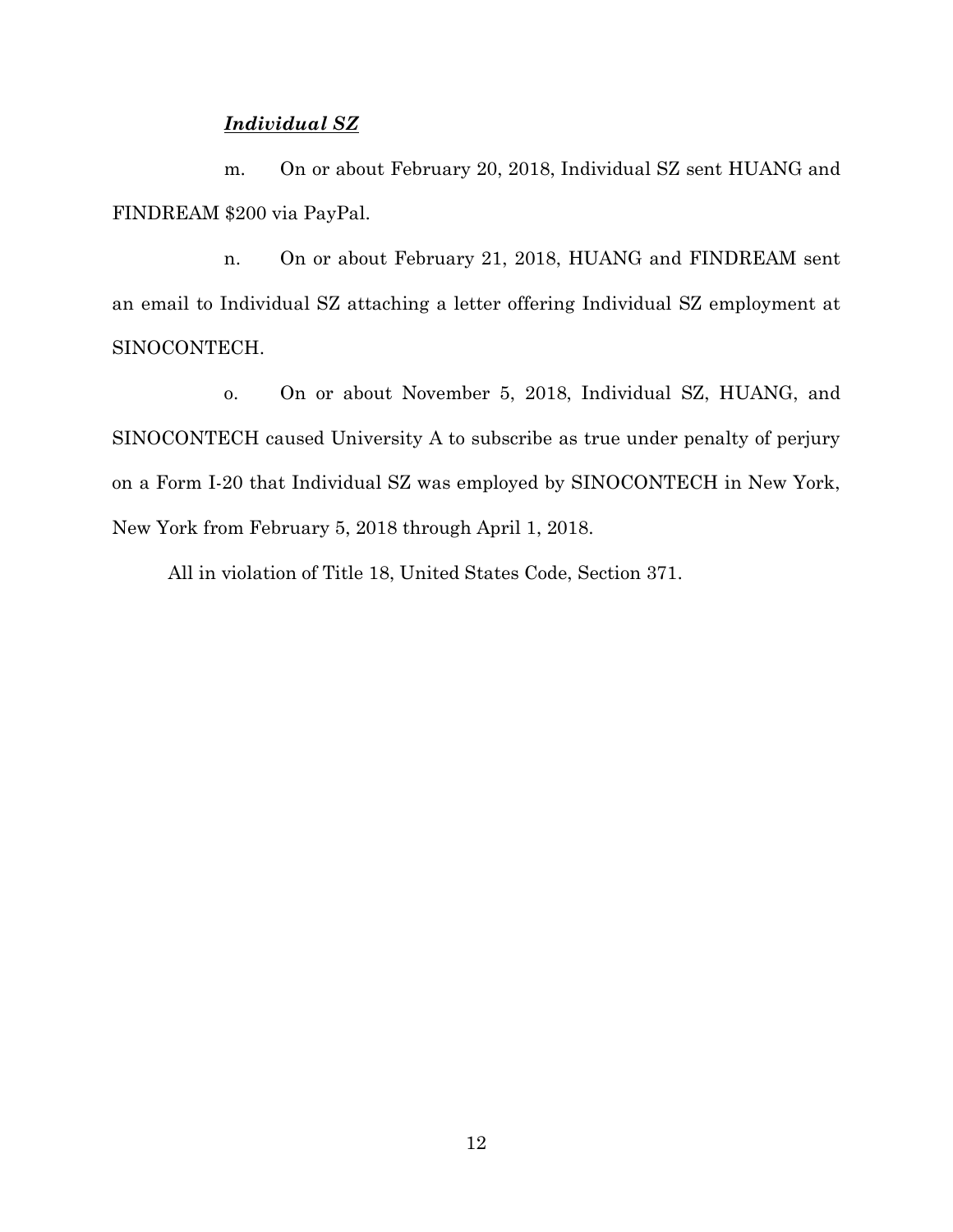#### **COUNT TWO**

The SPECIAL JULY 2018 GRAND JURY further charges:

1. Paragraphs 1(a), (b), (d), (e), (g), and (h) of Count One are incorporated here.

2. On or about June 3, 2016, at Chicago, in the Northern District of Illinois, and elsewhere,

## WEIYUN HUANG, also known as "Kelly Huang," and FINDREAM, LLC,

defendants herein, did knowingly subscribe as true under penalty of perjury under 28 U.S.C. § 1746 a false statement with respect to a material fact in a document required by the immigration laws and regulations prescribed thereunder, namely, an Optional Practical Training extension on a nonimmigrant F-1 student visa, that is, an individual acting on behalf of FINDREAM, LLC, falsely certified on a Form I-983 Training Plan that FINDREAM, LLC in Mountain View, California, employed Individual LT, which statement Individual LT and the defendants then knew was false, in that Individual LT was not employed by FINDREAM, LLC;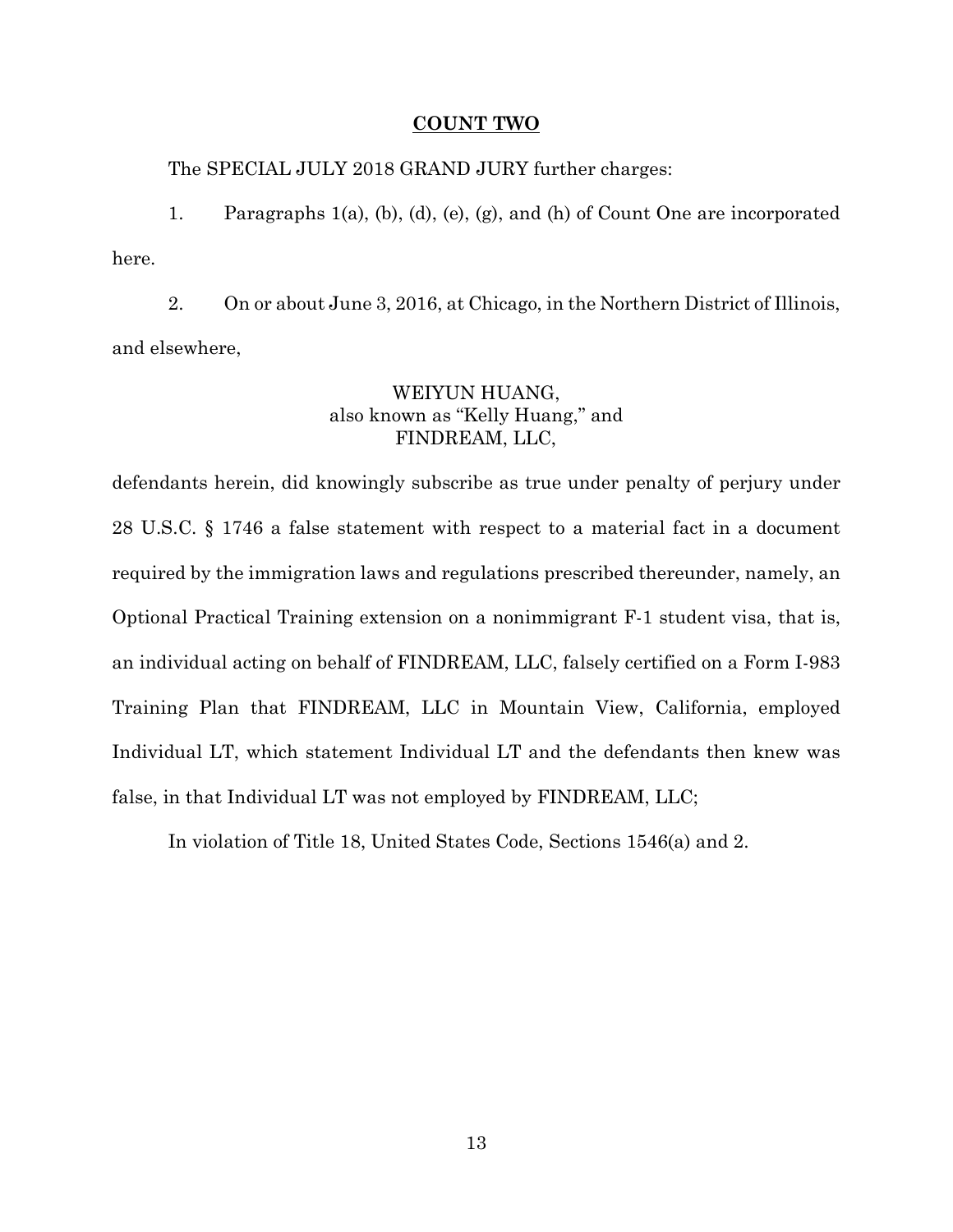### **COUNT THREE**

The SPECIAL JULY 2018 GRAND JURY further charges:

1. Paragraphs 1(a), (b), (d), (e), (g), and (h) of Count One are incorporated here.

2. On or about September 21, 2016, at Chicago, in the Northern District of Illinois, and elsewhere,

## WEIYUN HUANG, also known as "Kelly Huang," and FINDREAM, LLC,

defendants herein, did knowingly subscribe as true under penalty of perjury under 28 U.S.C. § 1746 a false statement with respect to a material fact in a document required by the immigration laws and regulations prescribed thereunder, namely, an Optional Practical Training extension on a nonimmigrant F-1 student visa, that is, an individual acting on behalf of FINDREAM, LLC, falsely certified on a Form I-983 Training Plan that FINDREAM, LLC in Chicago, Illinois, employed Individual YG, which statement Individual YG and the defendants then knew was false, in that Individual YG was not employed by FINDREAM, LLC;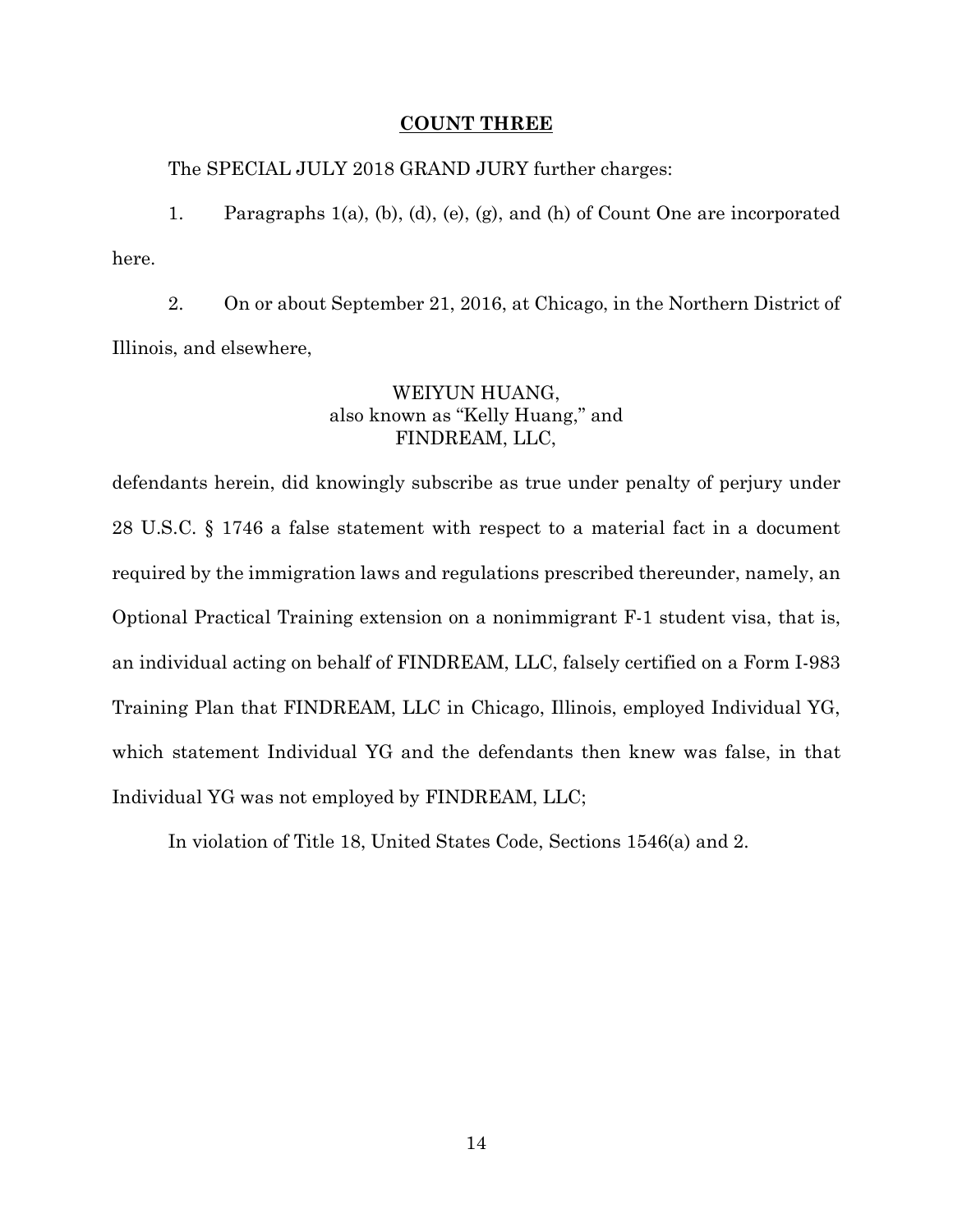### **COUNT FOUR**

The SPECIAL JULY 2018 GRAND JURY further charges:

1. Paragraphs 1(a), (b), (d), (e), (g), and (h) of Count One are incorporated here.

2. On or about November 28, 2016, at Chicago, in the Northern District of Illinois, and elsewhere,

## WEIYUN HUANG, also known as "Kelly Huang," and FINDREAM, LLC,

defendants herein, did knowingly subscribe as true under penalty of perjury under 28 U.S.C. § 1746 a false statement with respect to a material fact in a document required by the immigration laws and regulations prescribed thereunder, that is, an individual acting on behalf of FINDREAM, LLC, falsely certified on a Form I-983 Training Plan that FINDREAM, LLC in Chicago, Illinois, employed Individual JC, which statement Individual JC and the defendants then knew was false, in that Individual JC was not employed by FINDREAM, LLC;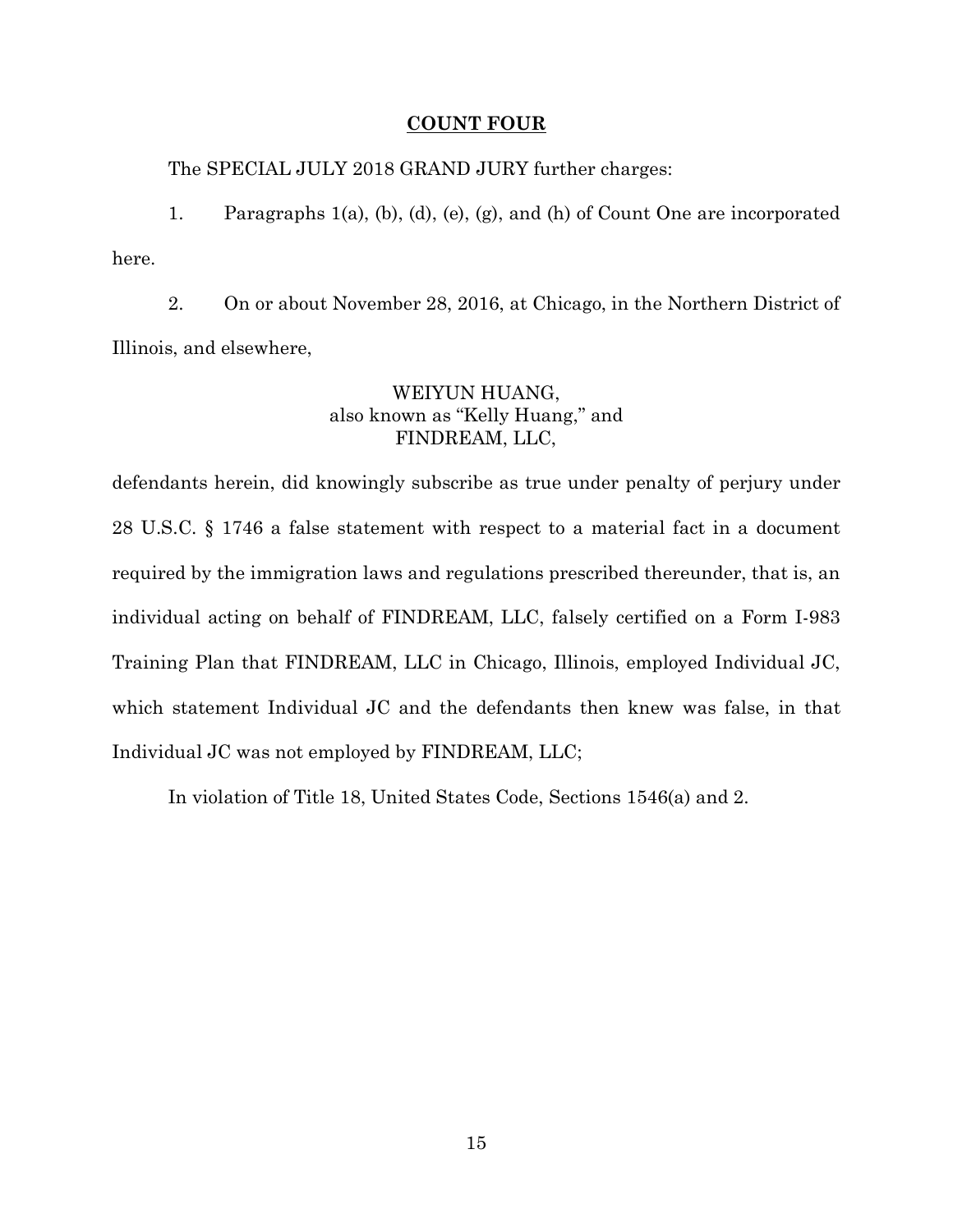## **COUNT FIVE**

The SPECIAL JULY 2018 GRAND JURY further charges:

1. Paragraphs 1(a), (b), (d), (e), and (i) of Count One are incorporated here.

2. On or about March 30, 2018, at Chicago, in the Northern District of Illinois, and elsewhere,

# WEIYUN HUANG, also known as "Kelly Huang," and FINDREAM, LLC,

defendants herein, did knowingly subscribe as true under penalty of perjury under 28 U.S.C. § 1746 a false statement with respect to a material fact in a document required by the immigration laws and regulations prescribed thereunder, namely, a nonimmigrant H-1B visa, that is, HUANG caused to be submitted a Form I-129 stating that FINDREAM, LLC in Mountain View, California, employed Individual JL, which statement defendants then knew was false, in that Individual JL was not employed by FINDREAM, LLC;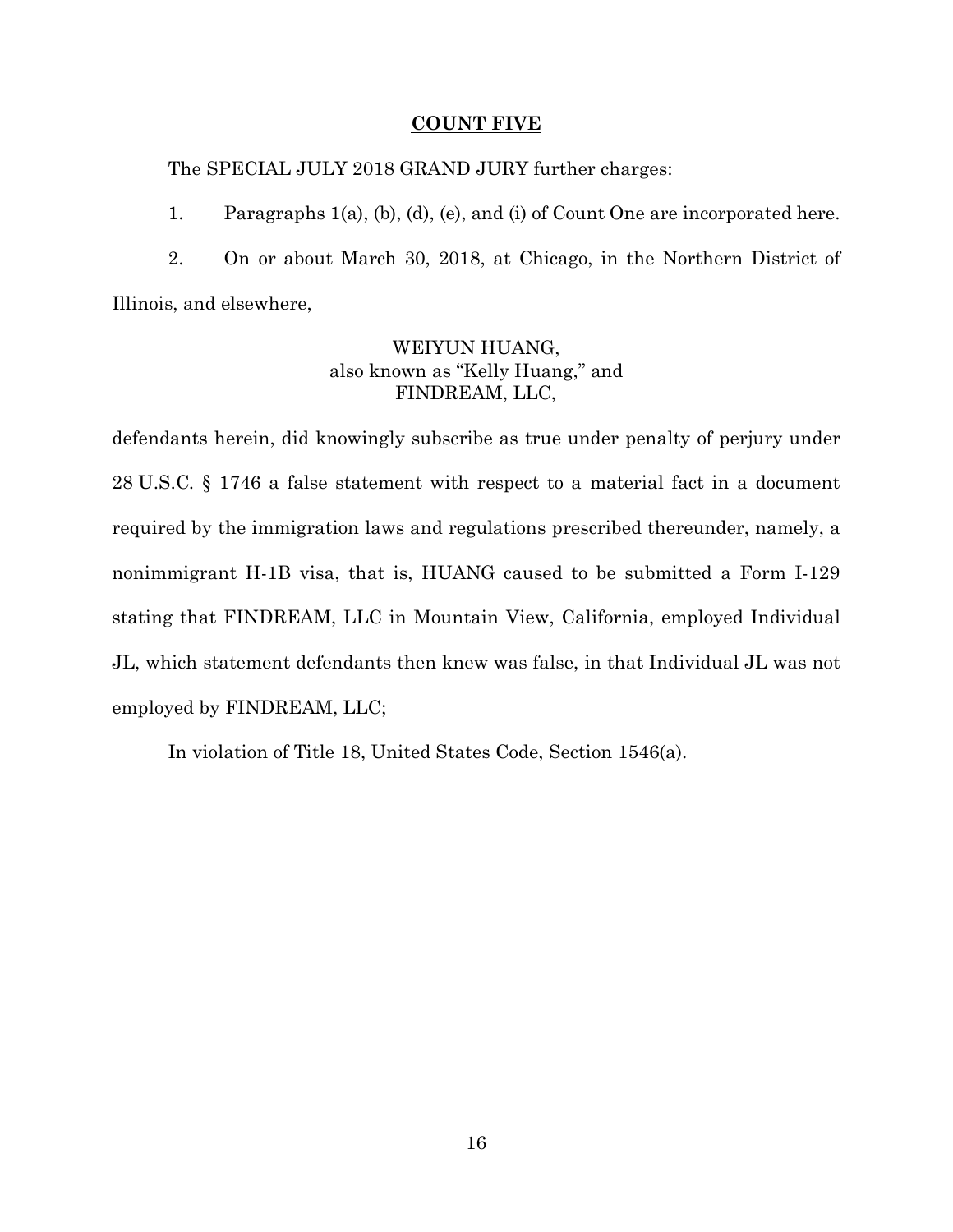## **COUNT SIX**

The SPECIAL JULY 2018 GRAND JURY further charges:

1. Paragraphs 1(a) through (h) of Count One are incorporated here.

2. On or about November 5, 2018, at Chicago, in the Northern District of Illinois, and elsewhere,

# WEIYUN HUANG, also known as "Kelly Huang," and SINOCONTECH, LLC,

defendants herein, did knowingly cause University A to subscribe as true under penalty of perjury under 28 U.S.C. § 1746 a false statement with respect to a material fact in a document required by the immigration laws and regulations prescribed thereunder, namely, an Optional Practical Training extension on a nonimmigrant F-1 student visa, that is, Individual SZ submitted a Form I-20 stating that she was employed by SINOCONTECH, LLC in New York, New York, which statement Individual SZ and the defendants then knew was false, in that Individual SZ was not employed by SINOCONTECH, LLC;